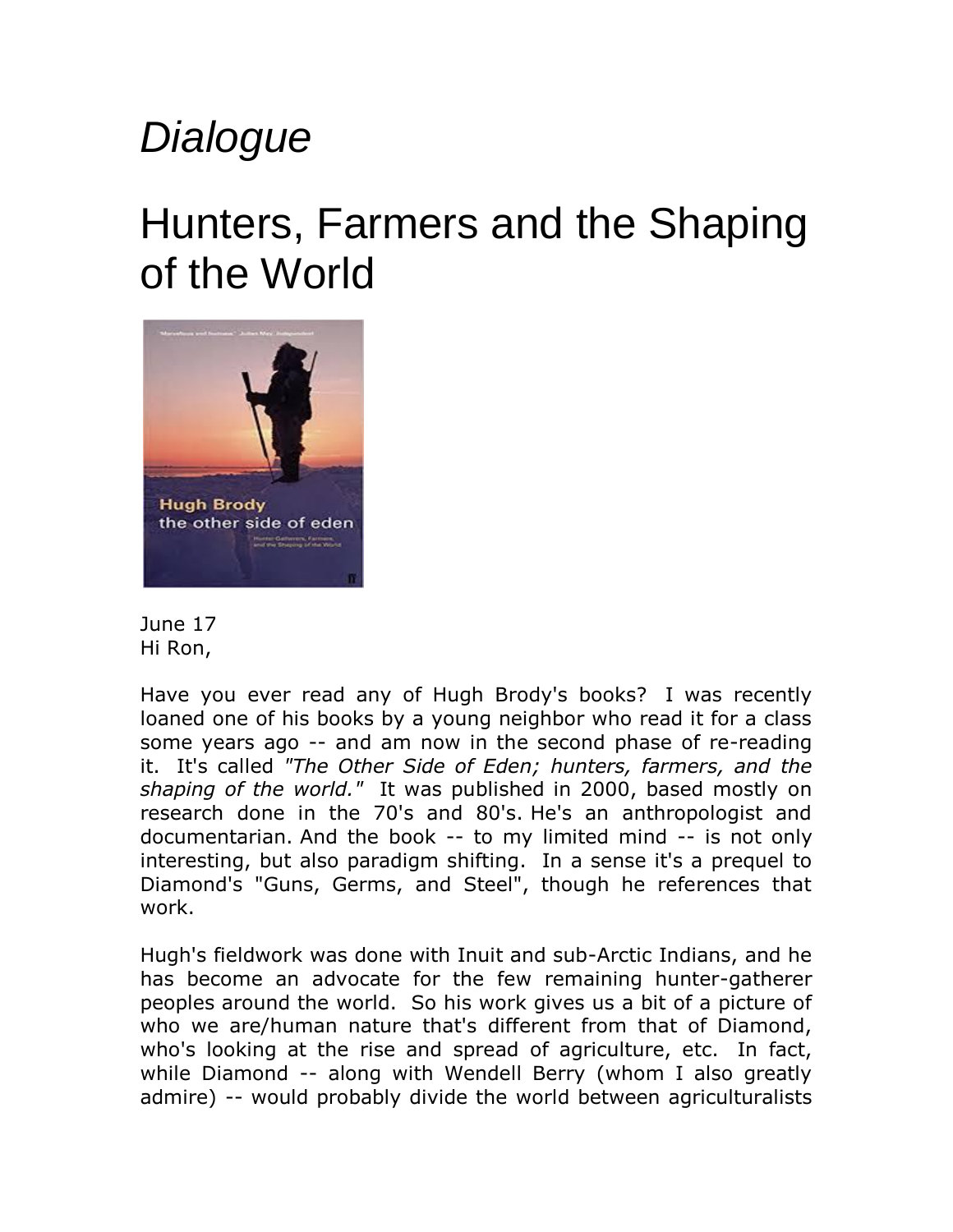(Berry would say "agrarians") and urbanites, Brody divides the world between hunter-gatherers and agriculturalists, meaning all the rest of us who rely on agriculture for sustenance. And I think he makes a convincing case for the different mindset that each side of that divide entails.



Brody, being a well-Hebrew-schooled British Jew, is very familiar with the Genesis origin myths. But, in addition to noting that they have, through artwork, movies, music, etc., become somewhat of a universal origin myth, Brody argues that they are the mythology of agriculturalists. Hunter-gatherers, he asserts -- convincingly, I think -- until they are dispossessed, feel that they are IN Eden... even if it's the arctic or the Kalahari, etc., not expelled from it.

Anyway, I'm hoping that you've read some of Brody's writings. I'm dying to talk about this with someone... but even the friend who loaned me this book didn't really "get it"... since it was assigned reading.

Take care, Jon M.

June 18 Jon,

I'm sorry to say that I have not read Brody. However, I have read four of Jared Diamond's books, not only Guns, Germs, and Steel, and Collapse, but also two others, The Third Chimpanzee and The World Until Yesterday. If I remember correctly, The World Until Yesterday, which came out in 2012 (I believe), is basically a prequel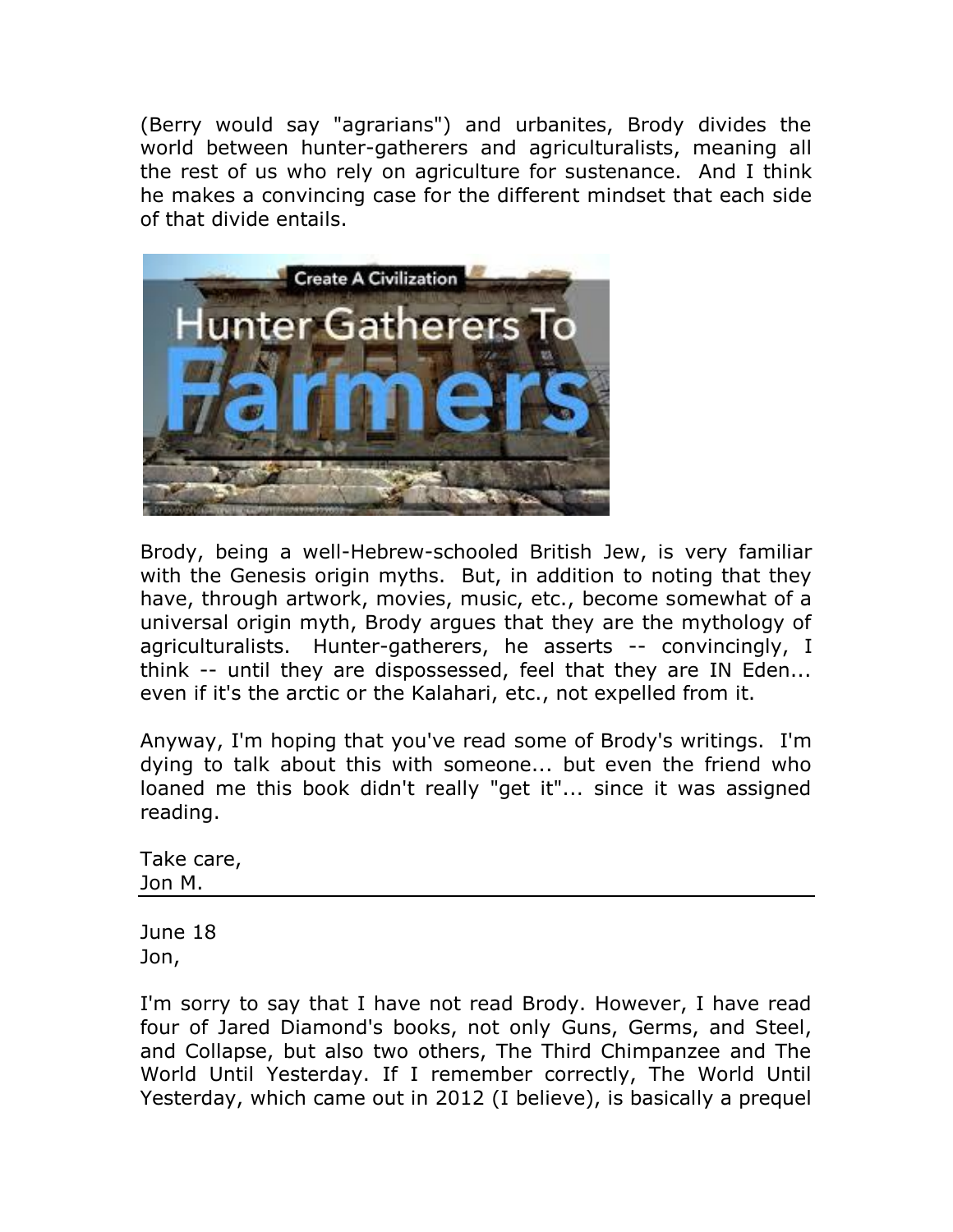to Guns, Germs, and Steel. It, too, is a picture of hunter-gatherer societies, based largely on Diamond's research and stays in Papua New Guinea. From what you are telling me about Brody, it looks like Diamond presents a far less positive view of hunter-gatherer societies than Brody does, pointing out that while such societies were based on cooperation within family and tribal groups, they also tended to involve lethal warfare between such groups, so much so that a much larger percentage of the members of those societies died in warfare than do members of modern societies, even in the very lethal 20th century. At the moment, I must admit that I



believe that what Diamond is saying is true and that I am generally skeptical of views that idealize "primitive communism," including, of course, those of Marx and Engels. I am certainly open to believing that hunter-gatherer peoples had more reverential views of the Earth than did later peoples, but I doubt that they had an idyllic view of those other hunter-gatherer groups with whom they competed for scarce resources. (Forgive me if I am misrepresenting Brody's views.)

Ron

June 18 Hi Ron,

Thanks for the note. I have read two of the three other Diamond books that you mentioned (haven't read The Third Chimpanzee - actually, wasn't even aware of it. So that's something to look forward to!). So, yes, I am familiar with the apparently eternal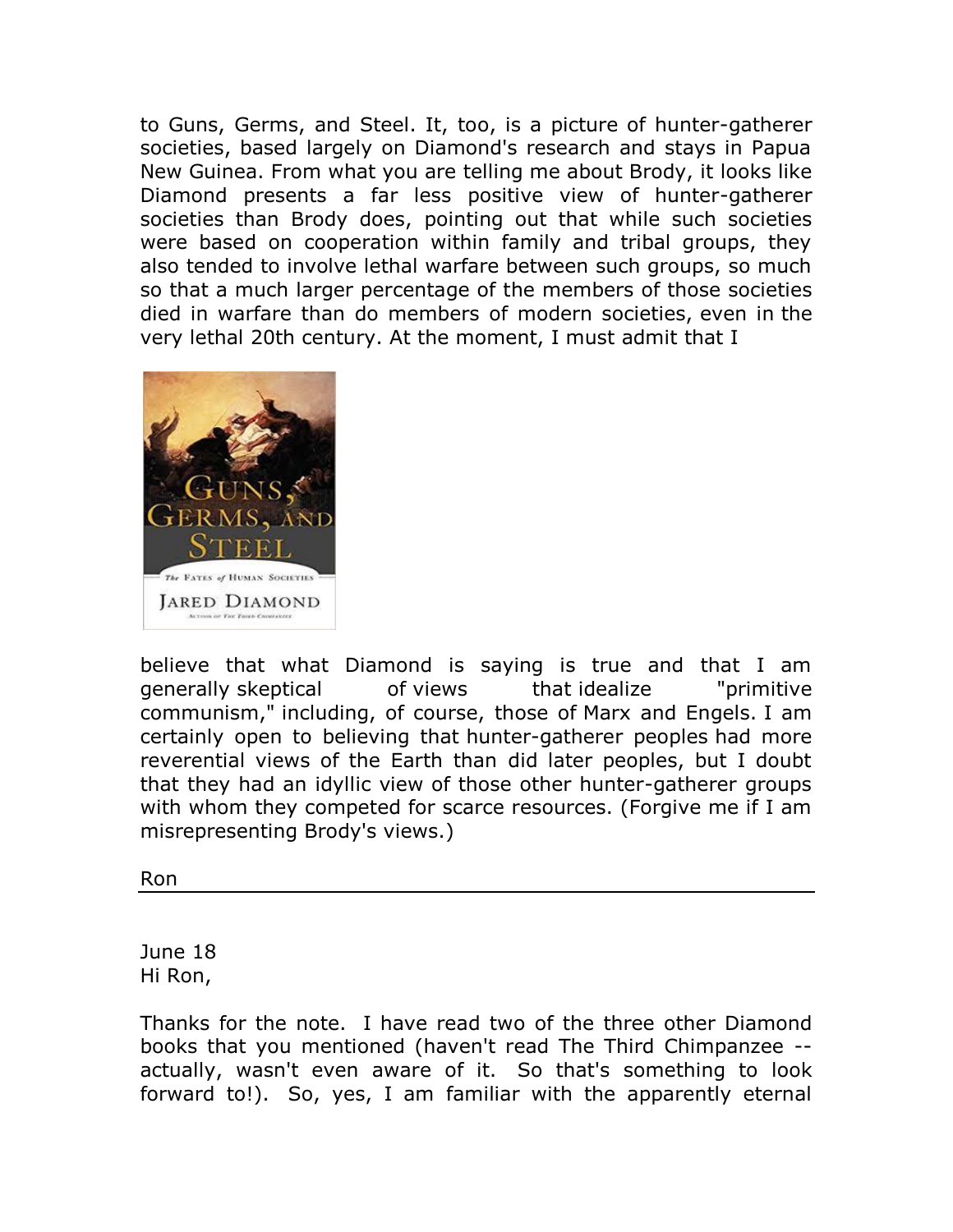warfare that existed among the people that he spent time with in Papua New Guinea. And, yes, it is possible that Brody -- in spite of many years of living with the Inuit and Sub-Arctic tribes -- is guilty of romanticizing hunter-gatherer societies. In his defense, however, I'll say that he makes no bones about that the fact that, in his experience, they were not pacifists.



But now I will have to look back at The World Until Yesterday because, as I remembered it, those tribal peoples were, in fact, agriculturalists. If my recollection is correct then it is not, in fact, a prequel to GGS, as I think Brody's is -- and as Diamond poses it. And it seemed to me that the continual warfare that Diamond witnessed was in large part a function of the high density of the population there -- a density that could only be achieved by an agricultural society. But perhaps I am mis-remembering Diamond's report.

But further, since each of the Diamond books that I have read clearly has a message (GGS: why westerners have more "cargo"; Collapse: his call for environmental responsibility), the message that I thought was his goal in The World Until Yesterday was the necessary role of the state in limiting tribal warfare. What was your takeaway?

Anyway, thanks for the note... and for the cautionary warnings about romanticizing primitive communism.

Take care, Jon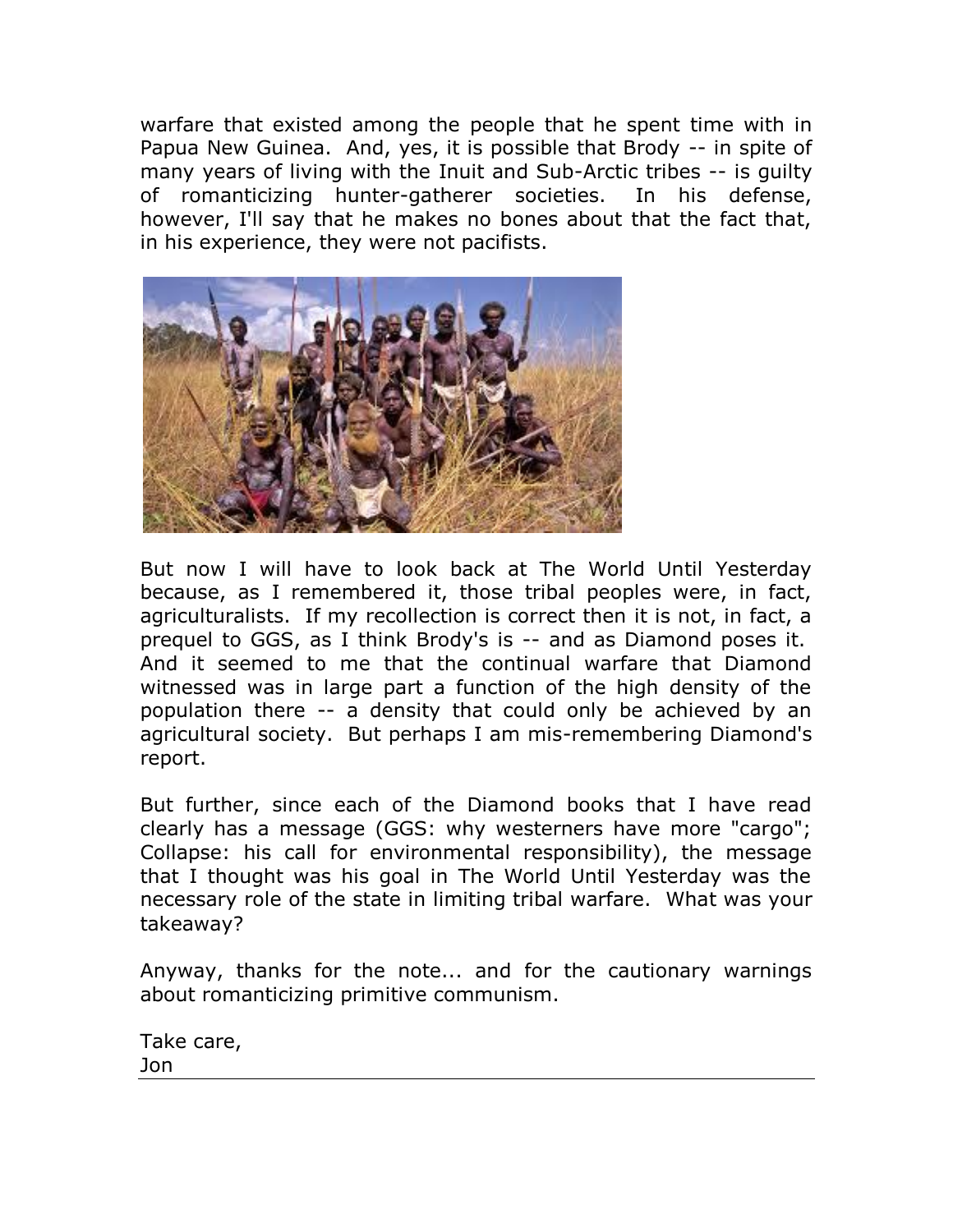June 19 Jon,

I think you are right about Diamond. The societies in Papua New Guinea were agriculturists. However, he also discusses huntergatherer societies elsewhere, e.g., in either the Namib or Kalahari deserts in Africa (I don't quite remember), and my impression is that, here, too, there was inter-tribal warfare, although I believe he mentions that, (ironically) where resources were scarce, there tended to be somewhat more cooperation among the different groups.

I also agree that Diamond seems to be arguing, in The World Until Yesterday, that the state (or civilization) was a step forward because it limited inter-tribal warfare, that is, enabled cooperation among broader, non-tribal/family groups. In other words, Diamond is a statist liberal.



My basic point on this stuff is to argue against the notion that human nature, as it has biologically and historically evolved, by itself provides the basis for species-wide cooperation. The way we are now and, I believe, always have been, people cooperate within groups but compete with and struggle for dominance over outside groups. Where population is small and resources reasonably available, as in some hunter-gatherer societies, the groups can arrange to keep away from each other and, hence, seem not to compete. But that does not provide the basis for true, species-wide cooperation, especially where population is dense. This, I believe, will require a leap, a conscious choice/evolution on the part of the vast majority of people, to a higher/broader level of solidarity (across groups, classes, genders, nations, etc.), and cooperation.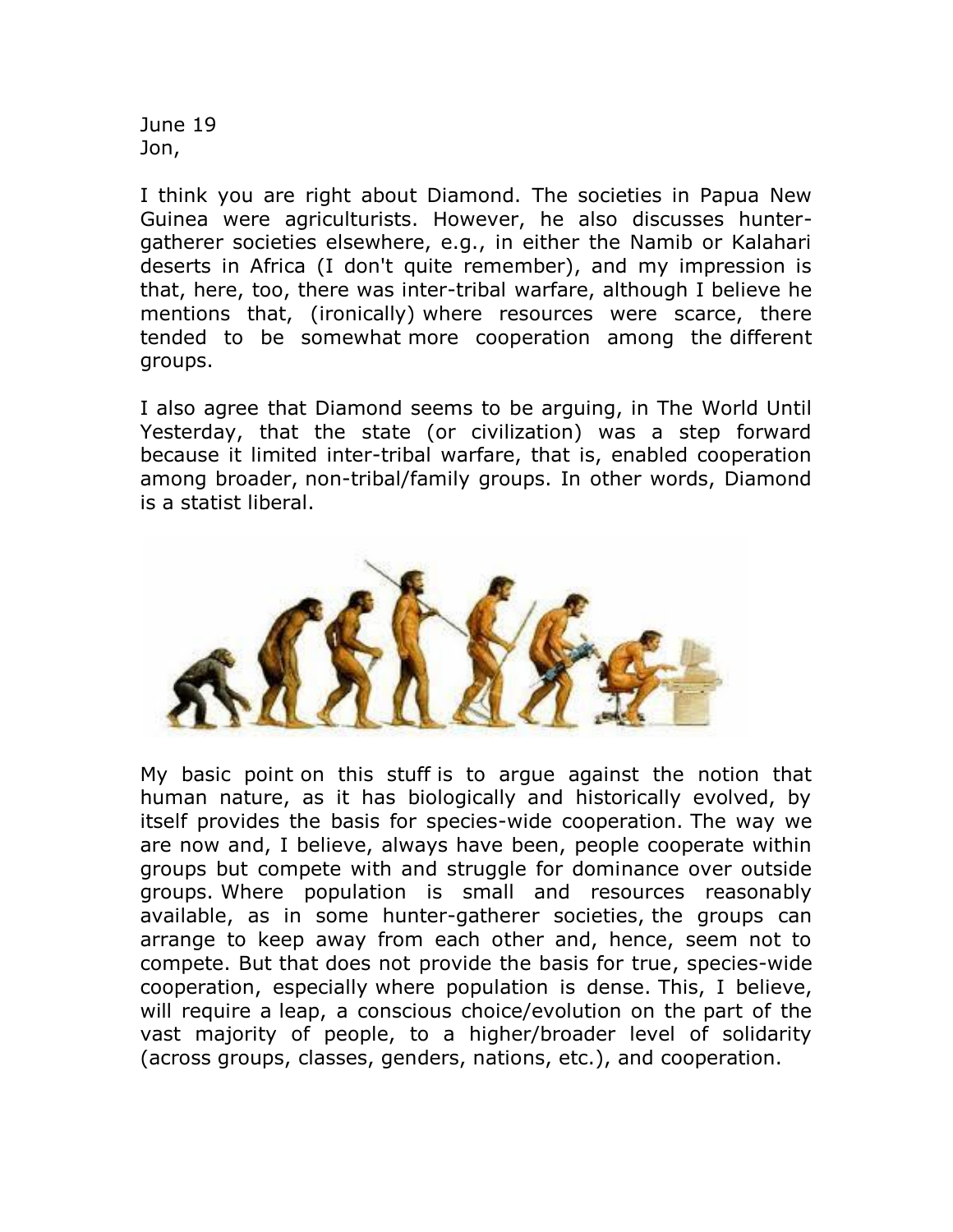I also think that the various forms of tribal societies maintained equality by suppressing or at least greatly limiting individual initiative via the enforcement of cultural norms (the tribal traditions, what the ancestors taught). In other words, to a considerable degree, equality was coerced via the invocation of authority, in this case, the long-standing traditions of the different groups.

Ron

June 21 Hi Ron,

Thanks -- again -- for the response. Yup, I agree that Diamond is a statist liberal. And, yup, I also agree that we are a tribal species (how could we be otherwise, since it's been adaptive for so long?! By the way, did you see the NYT article a few months ago about humpback whales? Said that whales from the Indian Ocean speak a different dialect from those in the Caribbean and that if they were to be mixed... they would fight). So, indeed, I appreciate and agree with your point in paragraph 3 above that species-wide cooperation (or can we hope for something broader?) will require a conscious decision by the vast majority of humans. Paragraph 4 point may also be true, but I suspect that in truly hunter-gatherer groups the honoring of tradition, elders, ancestors, shamans, etc., is not so much coerced as generally accepted, and useful.

What impressed me about the Brody book was not some new age idealization of hunter-gatherer society but 1) his discussion of the spread of agriculture likely being to a large extent a violent suppression and dispossession of the hunter-gatherer people in it's path (the experience in the US and South Africa being recent examples), 2) the discussion of the wide spread of the Indo-European language group representing, in all likelihood, the overwhelming of h-g groups by agriculturalists, 3) the voluminous knowledge of their home territory necessary for members of societies that live -- day to day -- by hunting and gathering without making plans for the future, 4) the important role of dreams in h-g society for the integration of knowledge of the environment with intuition, etc., primarily about the movement of the animals to be hunted, (though, granted, this just speaks to the hunters, not the gatherers), 4) the role of shamans in further exploring the threads of intuition in crossing the boundaries with other species and with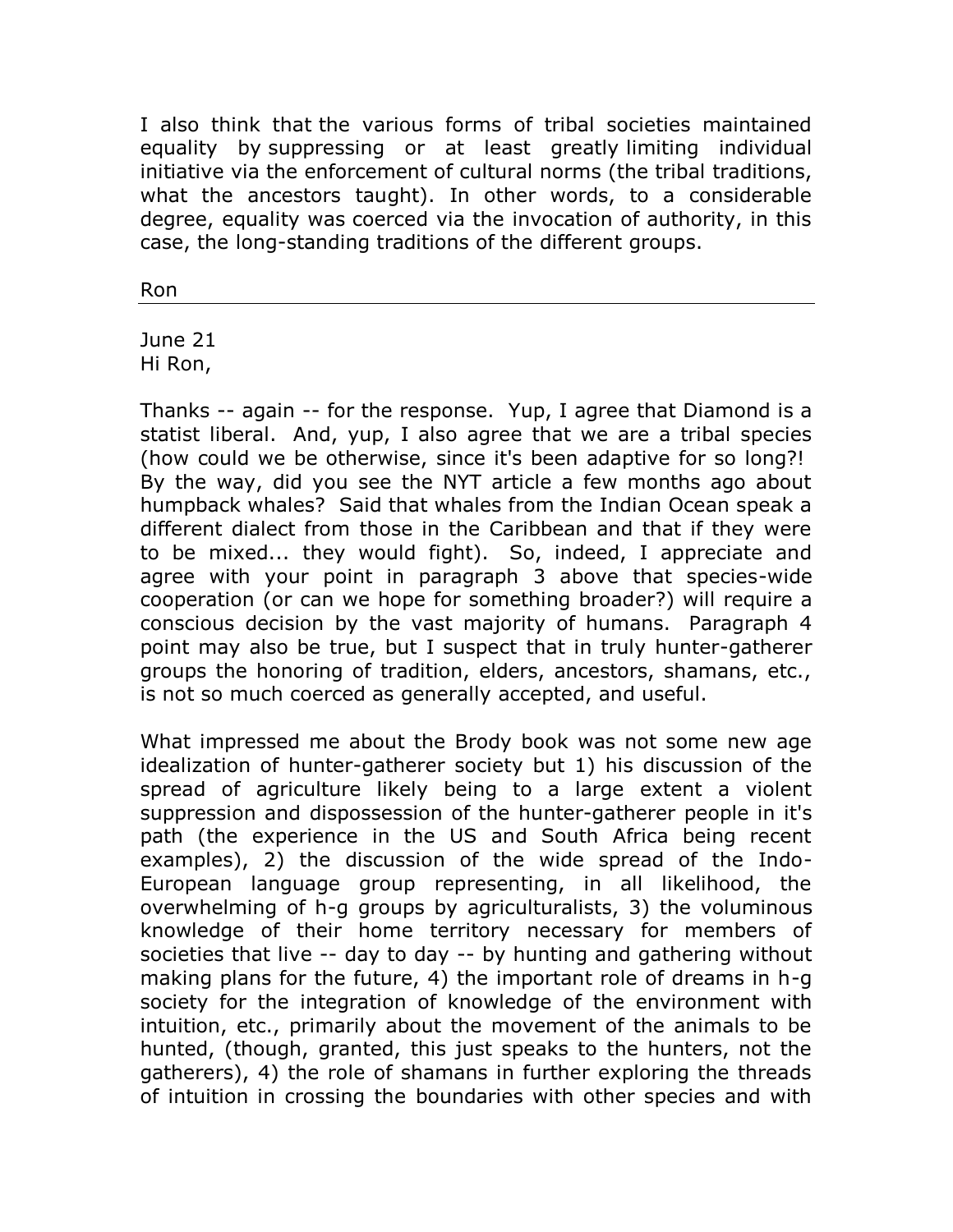the spirits of the land, 5) the intense intimacy between h-g peoples and the lands that they inhabit (not "ownership" of the land. More being owned by/a part of a land), and etc.

That kind of awareness of, and belonging to, the land we inhabit, or something approaching it is, it seems to me, much needed... and totally lost to a people fixated on human-created stimulation. All the people walking around with their ear-buds in and their smart phones ahead will, I'm afraid, have no awareness of, nor reason to want to protect, the beautiful world through which they jog, or walk to school, or -- spandex-clad -- stretch their muscles on bicycles, etc., etc.



Or, to your point, give thought to the "species-wide cooperation" for which you speak, much less a "cross-species cooperation" to survive and flourish.

Thanks again, Jon

June 27 Jon,

I'm sorry to have taken so long to reply to your last email.

I agree that we (modern humans) have much to learn from huntergatherer societies, that we should work to protect those that still exist and approach with open minds and open arms what they have to teach us, particularly their (analytic and intuitive) conceptions of